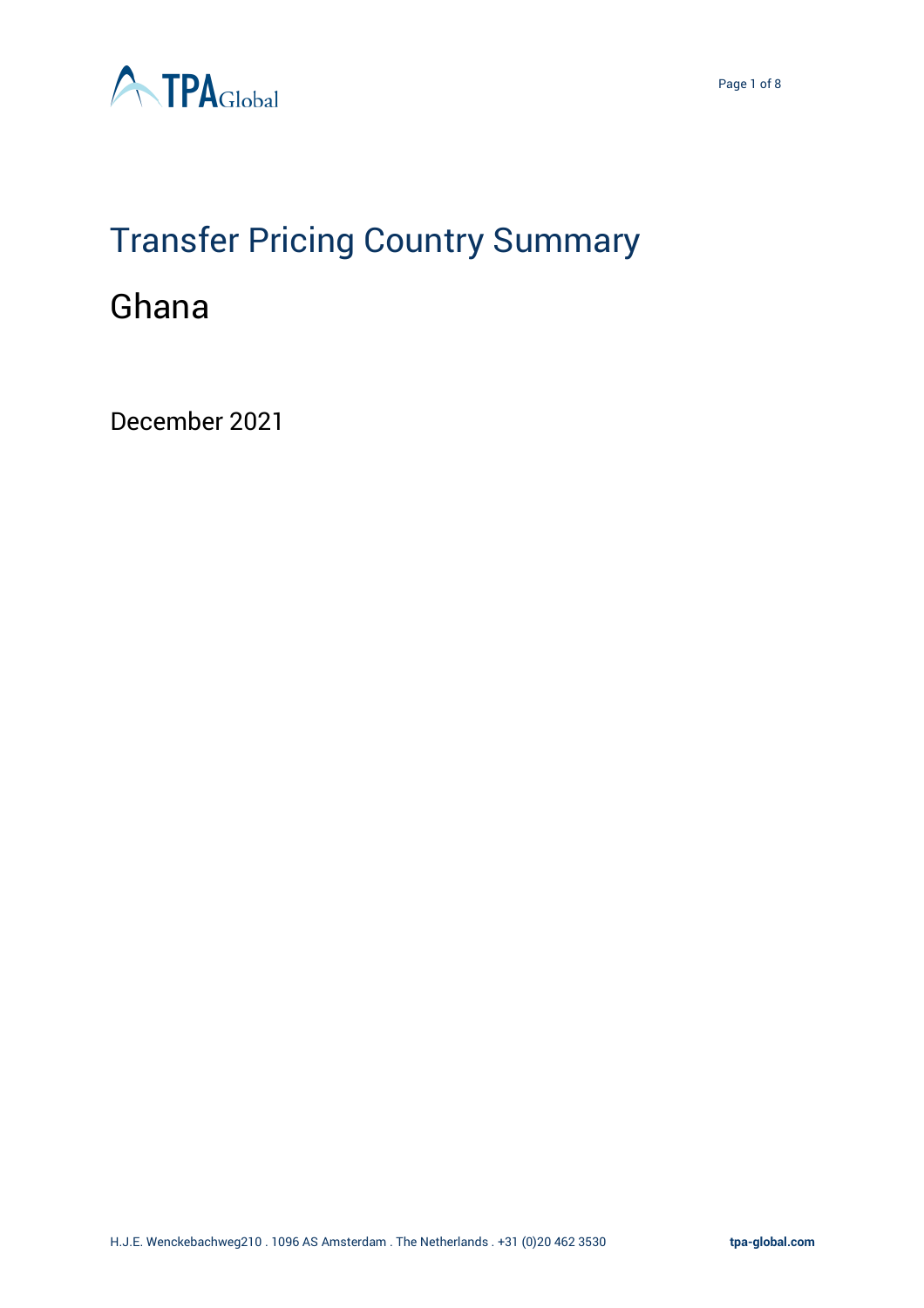# **ATPA**Global

| 1.           |                                                                                |
|--------------|--------------------------------------------------------------------------------|
| 2.           |                                                                                |
| a)           |                                                                                |
| b)           |                                                                                |
| c)           |                                                                                |
| d)           |                                                                                |
| e)           |                                                                                |
| f)           |                                                                                |
| 3.           |                                                                                |
| a)           |                                                                                |
| b)           |                                                                                |
| c)           |                                                                                |
| d)           |                                                                                |
| e)           |                                                                                |
| f            |                                                                                |
| g)           |                                                                                |
| h)           | Production Process for TP Relevant Returns, Documents, Forms and Financials  6 |
| i)           |                                                                                |
| j)           |                                                                                |
| $\mathsf{k}$ |                                                                                |
| I)           |                                                                                |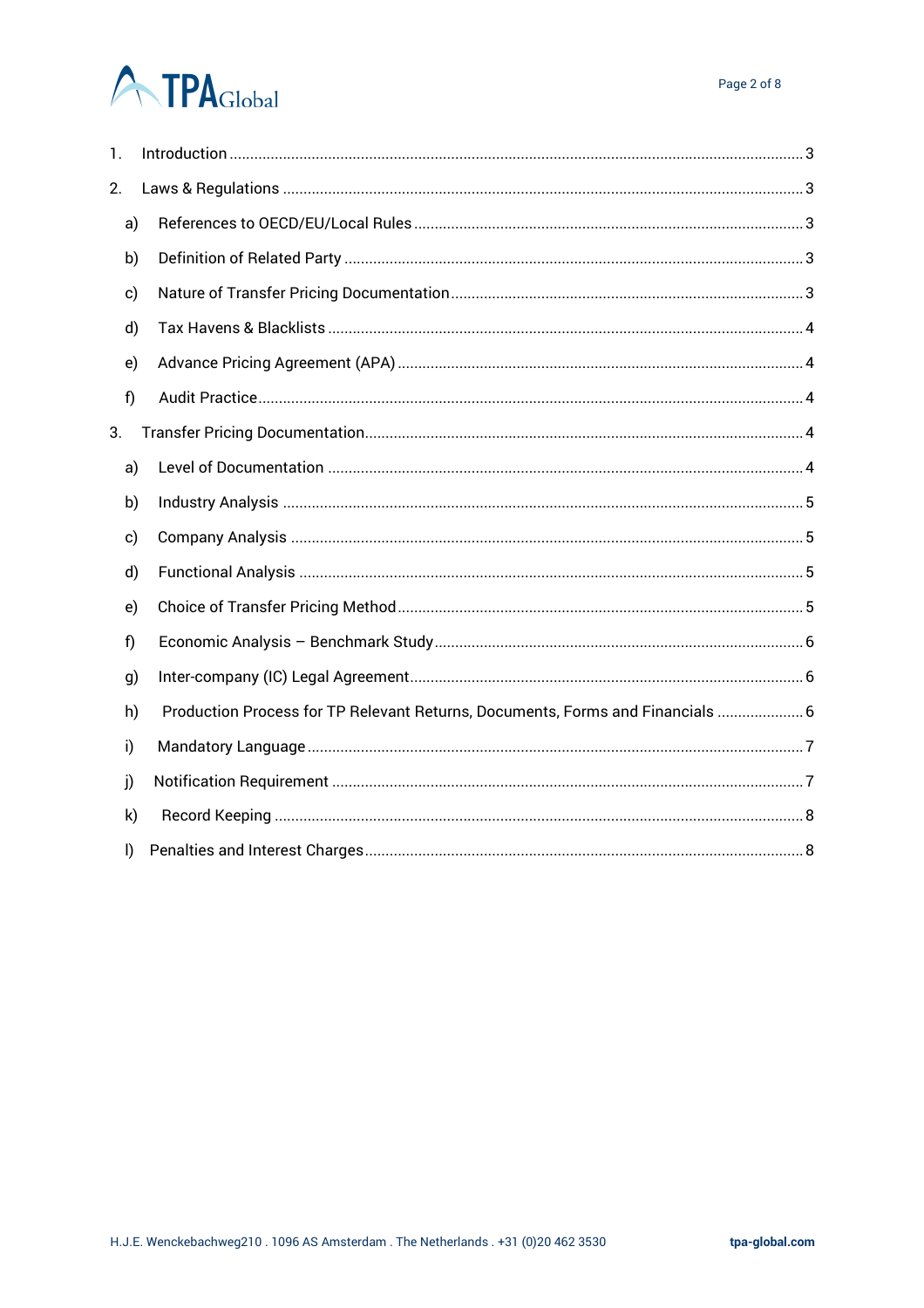

# <span id="page-2-0"></span>1. Introduction

Ghana is not a member of OECD. However, it has recently implemented the three-tiered reporting structure of BEPS Action 13 requirements of the master file, local file, and CbCR in its new tax legislation.

# <span id="page-2-2"></span><span id="page-2-1"></span>2. Laws & Regulations

#### a) References to OECD/EU/Local Rules

The relevant references to TP requirements can be found under (i) Income Tax Act 2015 (Act 896), (ii) Revenue Administration Act 2016 (Act 915), (iii) Customs Act 2015 (Act 891), and (iv) Value Added Tax Act 2013 (Act 870).

Moreover, Ghana has abolished the former TP laws (L1-2188, 2012) by the new Transfer Pricing Regulations 2020 (L1-2412). Many of the previous regulations' provisions are preserved in the 2020 Regulations, but they now contain requirements for more detailed information to be provided in the yearly TP return and TP documentation. According to the new legislation, the TP documentation must now comprise a master and a local file. It also requires the UPE of an MNE Group tax resident in Ghana and has a yearly consolidated group turnover of GHS 2.9 billion to submit a CbC report. Thereby, it makes a clear distinction between the TP return and the income tax return, designating it as a separate yearly return.

#### b) Definition of Related Party

<span id="page-2-3"></span>The regulation applies to transactions between persons who are in a controlled relationship; dealings between a permanent establishment and its head office; dealings between a permanent establishment and other related branches of that permanent establishment; transactions between a taxpayer and another taxpayer who is in a controlled relationship; and in transactions between a taxpayer and another taxpayer.

Per the Act, a "controlled relationship" refers to a relationship between one taxable person and another, under terms, which enable the relationship to influence the transfer price set in a transaction, and in which that other person is an associate of the first person, a relative of the first person.

The Transfer Pricing regulation applies to commercial transactions that affect the profits or losses of persons covered by the Regulations. These include the purchase and sale of goods; the purchase, sale, lease or use of a tangible and intangible asset; the provision of management services, technical services or other intra-group services; the provision of finance or other financial arrangements; rent and hire charges; and any other transaction that may affect the profit or loss of the entity.

#### c) Nature of Transfer Pricing Documentation

<span id="page-2-4"></span>Inter-related parties must maintain contemporaneous documentation on their transaction for the income year. The enumerated information in the TP regulations on the TP documentation submitted with the annual tax return in a form prescribed by the Commissioner-General. The Commissioner-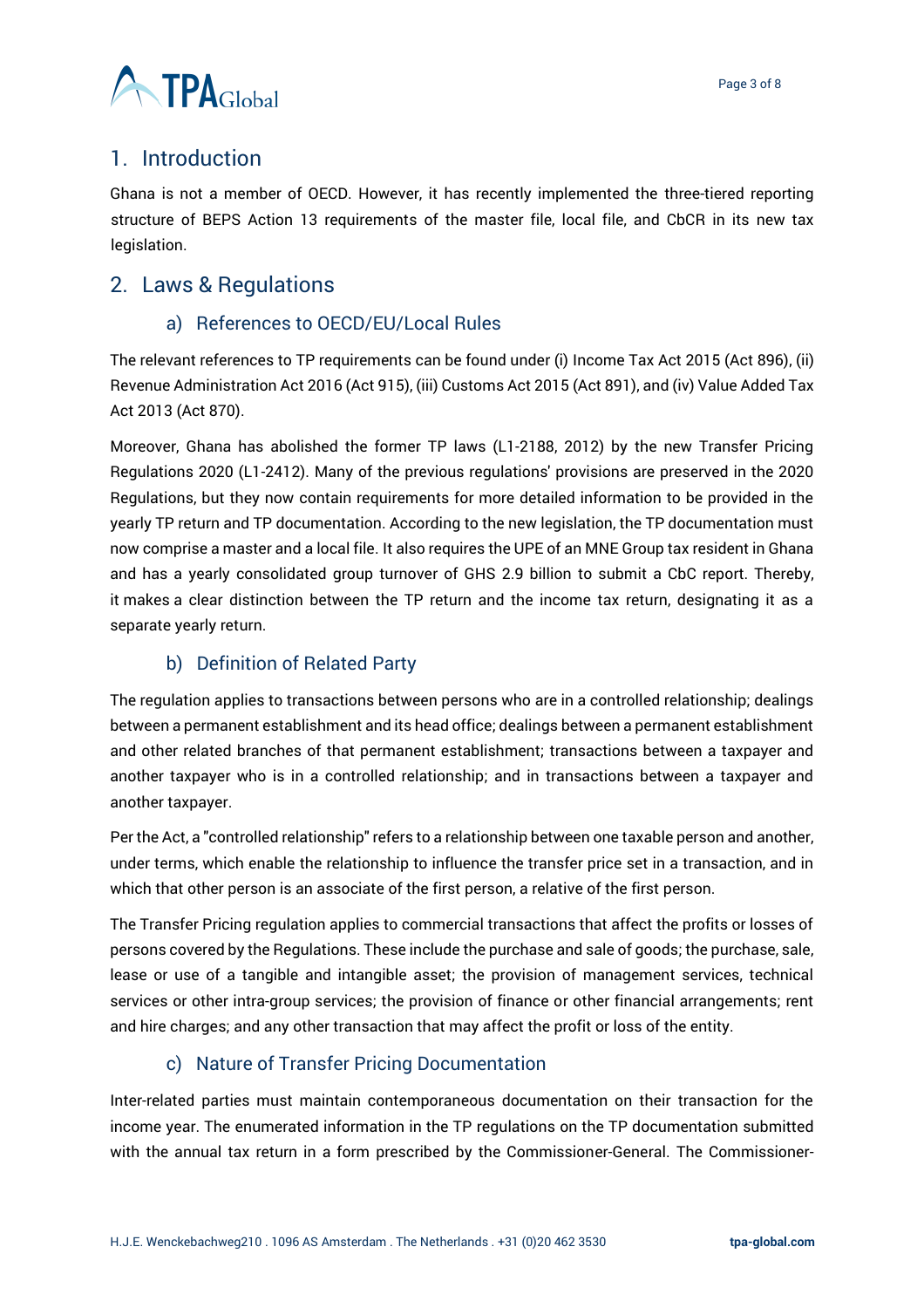# **ATPA**Global

General may also require any additional information relevant to the transactions undertaken by the person during that tax year, in accordance with the standard provision under the IRA.

Tax return documentation filed in the form prescribed by the Commissioner must state the information required and the manner prescribed. It must also include a duly signed declaration that the return is complete and accurate.

The taxpayer must also furnish with his return a separate statement of income, expenditure and a statement of assets and liabilities for each business undertaking carried on within that business and income year.

## d) Tax Havens & Blacklists

<span id="page-3-0"></span>Guatemala does not have a Tax Haven list available. As a side note, Ghana was regarded as a "highrisk third nation" in the Money Laundering List by the EU. However, in 2022 the country was removed from that list as it developed anti money laundering actions.

## e) Advance Pricing Agreement (APA)

<span id="page-3-2"></span><span id="page-3-1"></span>There is currently no provision for 'Advanced Pricing Agreements' in the regulation.

#### f) Audit Practice

The Ghanaian Transfer Pricing Unit (TPU), set up in 2013, initiated the first cycle of transfer pricing audits in 2015. Managing the resources constraints and concerns about the level of contributions to government revenue from investors operating in key sectors of the economy and the publicity given to reports of tax abuses by certain multinational enterprises (MNEs) doing business on the African continent, including through subsidiaries and branches in Ghana, has heightened Transfer Pricing scrutiny. Extensive training in specialised personnel is being done in response to the Transfer Pricing Regulation of 2012, focused on audits in sectors like mining, oil and gas, manufacturing and the transfer of services.

## <span id="page-3-4"></span><span id="page-3-3"></span>3. Transfer Pricing Documentation

#### a) Level of Documentation

In Ghana, the enterprises that meet certain criteria must submit TP documentation as prescribed by the L1-2412 of 2020. Amongst others, companies must include the following:

- In case of a Master File; (i) the group's organisational structure, comprising a chart depicting the group's legal and ownership structure, as well as the geographic locations of functioning businesses, (ii) a description of the group's operations, (iii) the group's intangible assets, (iv) the group's financial activities, and (v) the group's financial and tax situation.
- In the case of a Local File; (i) the organisational structure of the enterprise in Ghana, (ii) the controlled activities of the enterprise in Ghana, and (iii) the financial activities of the enterprise in Ghana.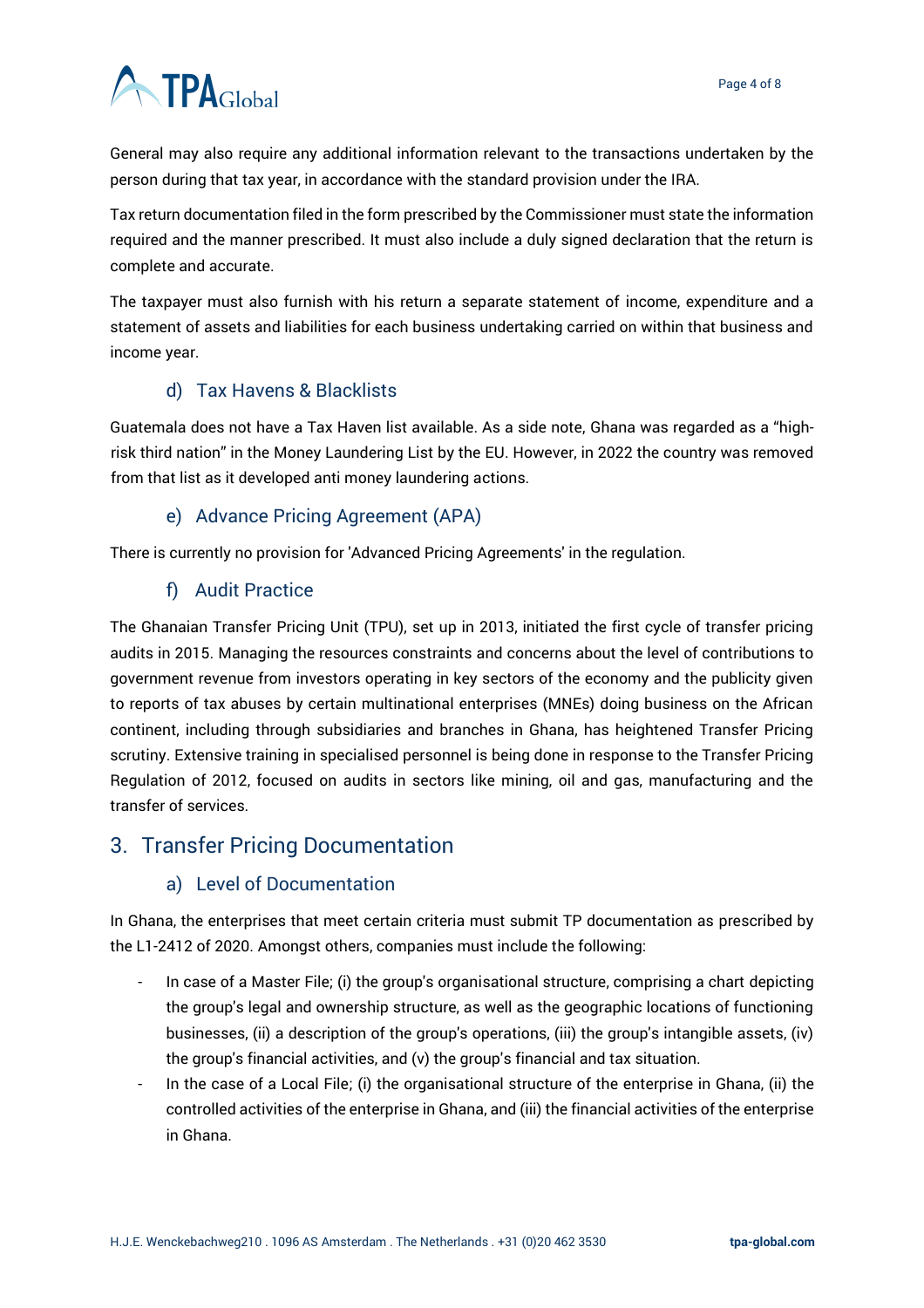

In case of a CbC reporting; (i) for each country in which the MNE group operates, aggregate information on revenue, income tax paid, profit or loss before income tax, stated capital, income tax incurred, number of employees, accumulated earnings, and tangible assets other than cash or cash equivalents, (ii) a description of each MNE group constituent entity, including the jurisdiction of tax residence, and, if different from the jurisdiction of tax residence, the jurisdiction under the laws of which the constituent entity is organised, as well as the nature of the constituent entity's main business activity or activities.

#### b) Industry Analysis

<span id="page-4-0"></span>By identifying value drivers for the relevant industry, a first indication of the level of profitability common in the industry is being given.

#### c) Company Analysis

<span id="page-4-1"></span>A description of the management structure of the local entity, a local organisation chart, and a description of the individuals to whom local management reports and the country(ies) in which such individuals maintain their principal offices.

A detailed description of the business and business strategy pursued by the local entity, including an indication of whether the local entity has been involved in or affected by business restructurings or intangibles transfers in the present or immediately past year and an explanation of those aspects of such transactions affecting the local entity.

#### d) Functional Analysis

<span id="page-4-2"></span>In conducting a functional analysis, an assessment is made of the significant activities and responsibilities that are performed by the related parties relevant to the Intercompany Transactions under review, the tangible and intangible assets that are employed and the risks that are borne in undertaking the business activities. Such an assessment is consistent with the recommendations that have been made in the OECD Guidelines in paragraph 1.51.

#### e) Choice of Transfer Pricing Method

<span id="page-4-3"></span>The Ghanaian Transfer Pricing Regulation endorses the five standard International Transfer Pricing methods for determining the arm's length price. With no reference given to either the OECD or the UN transfer pricing methods, taxpayers may rely on those methods to the extent of no clear guidance in the regulations. Thus:

- The comparable uncontrolled Price Method (CUP);
- The Resale Price Method (RPM);
- The Cost plus method (C+);
- The Transactional Net Margin Method (TNMM);
- The Profit Split Method (PSM)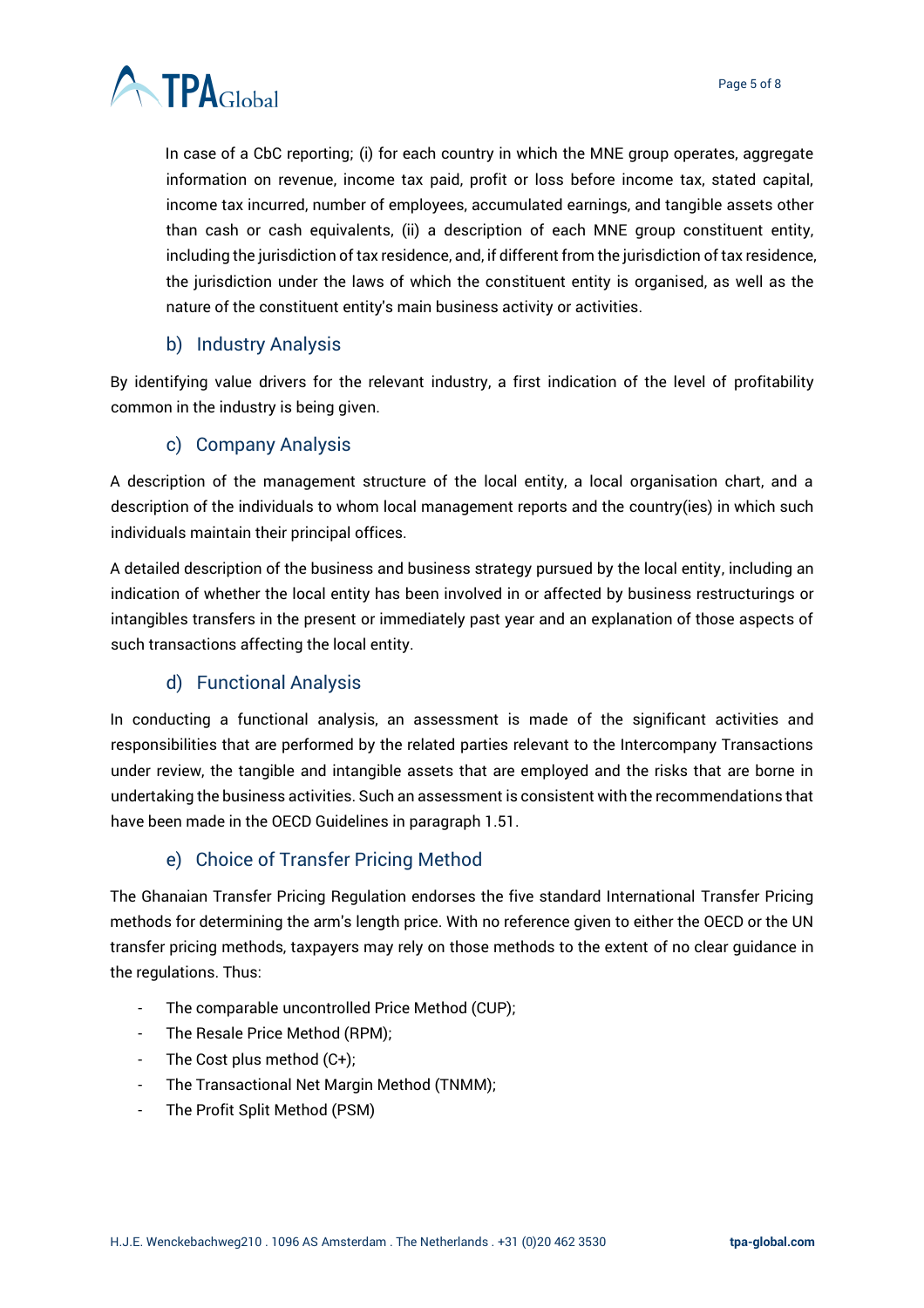

However, the taxpayer can use any alternative Transfer Pricing method that best substantiate their transfer price. The Regulations also permits the Commissioner-General to apply an alternative method if, considering the nature of the transaction, none of the five listed methods can be used to determine the arm's length price. The alternative method applied by the taxpayer might also be approved beforehand by the Commissioner-General, thus reducing contention.

#### f) Economic Analysis – Benchmark Study

<span id="page-5-0"></span>When assessing comparability, the terms of comparable uncontrolled transactions are used as a guide. The quantity of data on which comparisons with uncontrolled circumstances and deals in a particular case may be made also determines the practicable standard of comparability. For the nature of the comparables, there are no explicit criteria yet. But it can be said that the Ghana Revenue Authority (GRA) allows external comparables when internal comparables are unavailable. Thus, the GRA prefers internal comparables implicitly. The improvements of guidelines on identifying the external comparables are continuing.

#### g) Inter-company (IC) Legal Agreement

<span id="page-5-1"></span>Although an Inter-company legal agreement formalises the business and financial relationship between group entities, the legal agreements have a lower ranking since the OECD 2017 Guidelines made the "conduct of parties" the prevailing concept.

# <span id="page-5-2"></span>h) Production Process for TP Relevant Returns, Documents, Forms and **Financials**

In the chart below, the existence of the filing requirements with the details of which format is used, the latest filing date, notification requirement and its deadline, thresholds to be applied in case it exists, and the required languages are demonstrated. These information can be seen respectively for CIT, master file, local file, CbCR, local forms, annual accounts and segmented P&L documentations.

|                                | Prepar<br>e or<br>File? | Format                     | <b>Deadline</b>                 | <b>Notification</b><br>Deadline* | Threshold*<br>(Yes/No) | Local Language<br>(Yes/No)*(If "No", it<br>can be filed in<br>English) |
|--------------------------------|-------------------------|----------------------------|---------------------------------|----------------------------------|------------------------|------------------------------------------------------------------------|
| Corporate<br><b>Income Tax</b> | File                    | Electronic                 | 30 April for the<br>previous FY | N/A                              | N/A                    | No                                                                     |
| <b>Master File</b>             | File                    | Electronic/<br><b>OECD</b> | 30 April for the<br>previous FY | N/A                              | N/A                    | No                                                                     |
| <b>Local File</b>              | <b>File</b>             | Electronic/<br><b>OECD</b> | 30 April for the<br>previous FY | N/A                              | N/A                    | No                                                                     |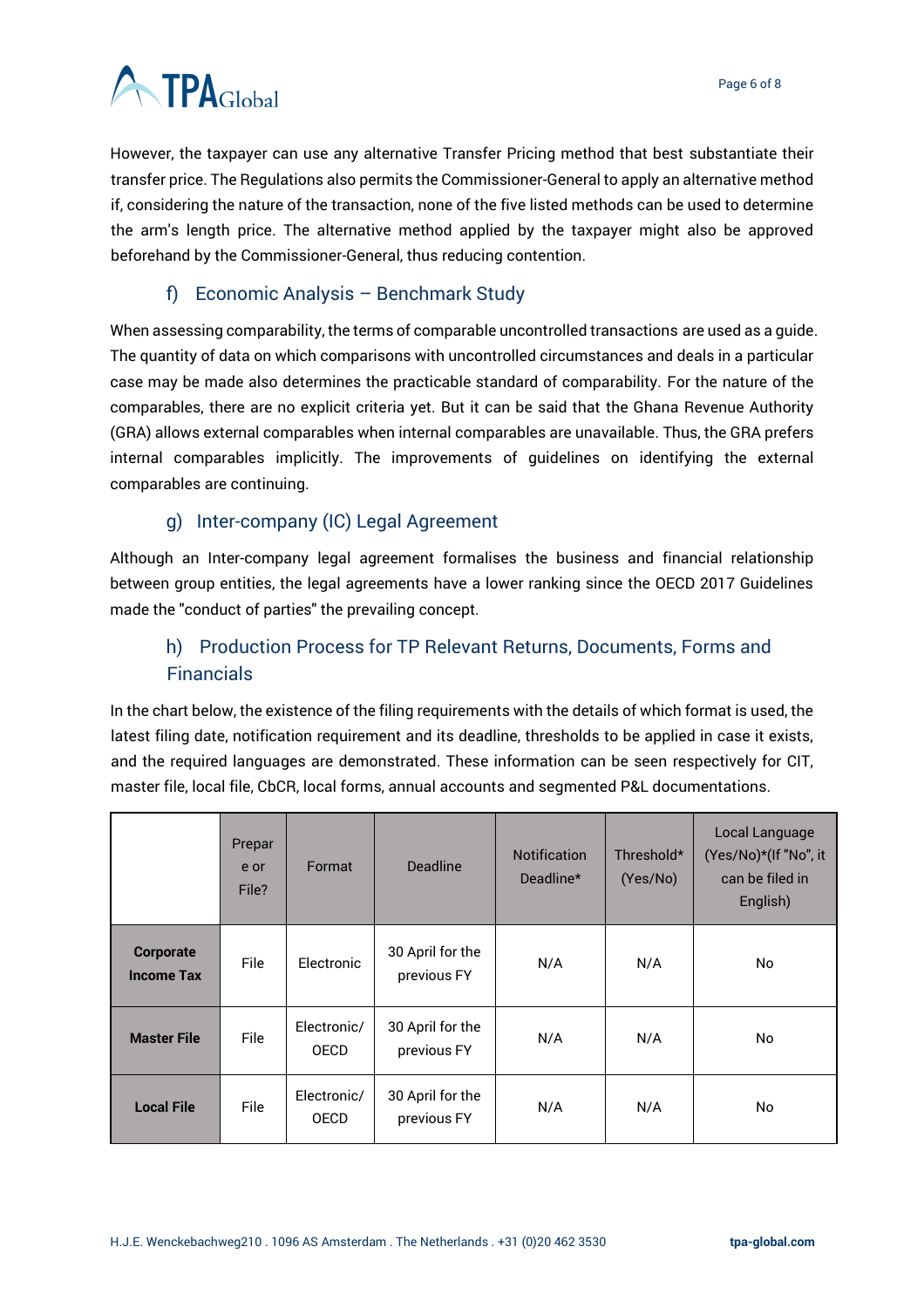

| <b>CbCR</b>                      | File        | Template<br><b>TBC</b> | 31 December<br>for the previous<br><b>FY</b> | 31 December<br>for the<br>previous FY | GHS 2.9<br>billion | No |
|----------------------------------|-------------|------------------------|----------------------------------------------|---------------------------------------|--------------------|----|
| <b>Form22A&amp;</b><br>Form22B   | File        | Electronic             | 30 April for the<br>previous FY              | N/A                                   | N/A                | No |
| <b>Annual</b><br><b>Accounts</b> | Prepar<br>e | <b>IFRS</b>            | 30 April for the<br>previous FY              | No                                    | No                 | No |
| <b>Segmented</b><br>P&L          | Prepar<br>e | Excel/Othe<br>r        | Ready upon<br>filing CIT/TP<br>documents.    | No.                                   | No                 | No |

\* Ghana has not signed the MCAA agreement for the filing of CBCR yet.

\* There is currently no specific provision in the Ghanaian TP regulation regarding small and medium sized enterprises.

The IRA's thin capitalization provisions operate to counter a specific form of tax base erosion involving the exploitation of inter-affiliate relationships resulting from excessive financing of resident affiliates through debt instead of equity. The provision thus disallows any interest deductions on inter-affiliate debts that exceed the prescribed debt-to-equity ratio of 2:1.

Since the TPU is developing a few cycles of transfer pricing audits, entities are strongly advised to maintain a high consistency among all documents. Robust local documentation should be prepared in order to provide to the tax authorities in case of an audit.

Tax returns for a year of assessment must be filed no later than four months after a basis period, which coincides with the end of the year. Therefore, Transfer pricing documentation needs to be sent before 30 April. And, on request by the taxpayer, the Commissioner may extend the deadline not later than two months after the due date.

<span id="page-6-0"></span>The statute of limitation is 6 years from the date of assessment of the Tax.

#### i) Mandatory Language

Tax returns must be furnished in the form prescribed by the Commissioner-General stating the information required in the manner he prescribes. The documentation must be prepared in the English language.

#### j) Notification Requirement

<span id="page-6-1"></span>When more than one constituent entity of the same MNE group is resident in Ghana, and one of them is designated to file the CbC report, the Commissioner-General must be notified that the filing is intended to satisfy the filing requirements of all constituent entities of the MNE group that are resident